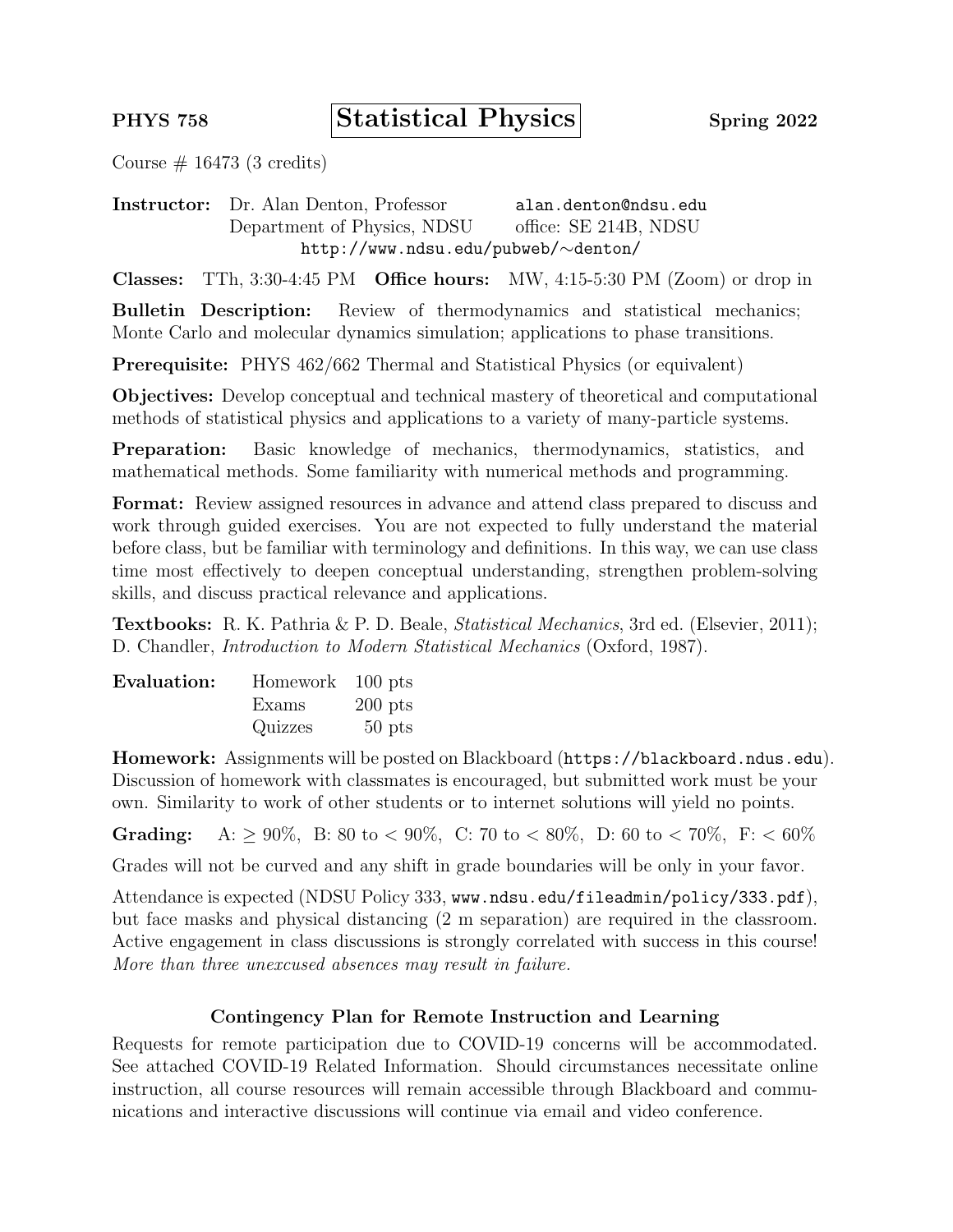**Preliminary Schedule** (PB=Pathria & Beale; C=Chandler)

| <b>Dates</b>                  | Topic(s)                                             | Reading          |
|-------------------------------|------------------------------------------------------|------------------|
| $\overline{\text{Weeks}}$ 1-3 | Statistical Thermodynamics, Ensembles                | PB 1-4; C 1-3    |
| $\overline{\text{Week}}$ 4    | Quantum Statistics: Bosons and Fermions              | PB 5; C 4        |
| Week 5                        | Theory of Simple Gases                               | PB 6; C 4        |
| Feb. 24                       | Midterm Exam 1                                       | PB 1-6; C 1-4    |
| Weeks 6-7                     | Ideal Bose and Fermi Systems                         | PB 7-8; C 4      |
| Weeks 8-9                     | Statistical Mechanics of Interacting Systems         | PB 10-11; C 5, 7 |
| March 14-18                   | Spring Break (no classes)                            |                  |
| Weeks 10-11                   | Phase Transitions, Critical Phenomena, Scaling       | PB 12; C 5       |
| March 29                      | Midterm Exam 2                                       | PB 6-9; C 3-4    |
| Week 12                       | Phase Transitions: Exact Solutions of Various Models | PB 13; C 5       |
| Week 13                       | Phase Transitions: Renormalization Group Theory      | PB 14; C 5       |
| Week 14                       | Statistical Mechanics of Nonequilibrium Systems      | PB 15; C 8       |
| April 26                      | Midterm Exam 3                                       | PB 10-14; C 5-7  |
| <b>Weeks</b> 15-16            | Computer Simulation Methods                          | PB 16; C 6       |
| May 10, 10:30 AM              | <b>Final Exam</b>                                    | PB 1-16; C 1-8   |

The academic community is operated on the basis of honesty, integrity, and fair play. NDSU Policy 335: Code of Academic Responsibility and Conduct applies to cases in which cheating, plagiarism, or other academic misconduct have occurred in an instructional context. Students found guilty of academic misconduct are subject to penalties, up to and possibly including suspension and/or expulsion. Student academic misconduct records are maintained by the Office of Registration and Records. Informational resources about academic honesty for students and instructional staff members can be found at www.ndsu.edu/academichonesty.

All access to NDSU computers must respect NDSU Senate Policy, section 158: Acceptable use of Electronic Communication Devices https://www.ndsu.edu/fileadmin/policy/158.pdf

Any students with disabilities or other special needs, who need special accommodations in this course are invited to share concerns or requests with the instructor and to contact the Disability Services Office (www.ndsu.edu/disabilityservices) as soon as possible.

| Homework | Date Assigned/Date Due | Recommended Reading |
|----------|------------------------|---------------------|
|          | Jan. $11/25$           | PB 1-3; C 1-3       |
| 2        | Jan. $25$ /Feb. 3      | PB 4; C 3           |
| 3        | Feb. $3/15$            | PB 5-6; C 4         |
|          | Feb. $15/March$ 3      | PB 6-8; C 4-5       |
| 5        | March $3/22$           | PB 8; C 4           |
| 6        | March $22/31$          | PB 10-11; C 5, 7    |
|          | March $31/April$ 12    | PB 12; C 5          |
| 8        | April $12/21$          | PB 13-14; C 5       |
| 9        | April $21/May$ 3       | PB 14-15; C 5, 8    |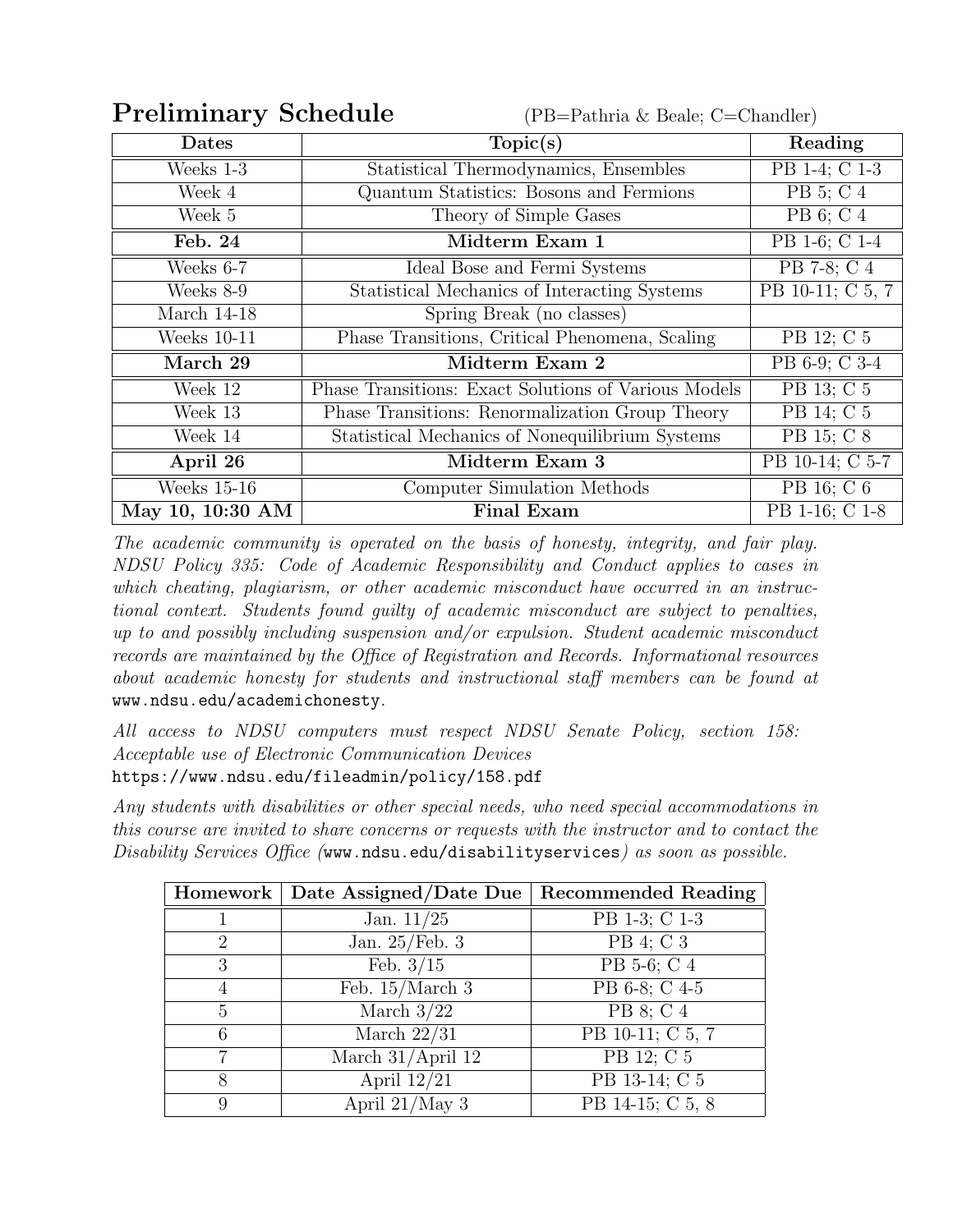# **COVID-19 Related Information**

# **Communication**

Course-related information will be communicated primarily during our class meetings. Reminders and notifications of any schedule changes will be communicated through NDSU email and posted on the Blackboard announcements page.

Your NDSU email address is the official route for course-related information.

Office hours will be conducted in person and via Zoom (at times to be announced).

If you have any technology concerns, please contact the IT Help Desk:

ndsu.helpdesk@ndsu.edu 701-231-8685 (option 1)

# **Submission of Homework and Posting of Grades**

Homework assignments will be submitted through our Blackboard course homepage, where all grades will be posted.

# **Copyright of Course Materials**

Recording any class meetings with your own personal devices is strictly prohibited. See NDSU Policy 190 on Intellectual Property.

# **Health and Safety Expectations**

Information on COVID-19 and NDSU's response:

https://www.ndsu.edu/police\_safety/covid\_19\_preparedness\_and\_response/

I encourage all students to attend class meetings in person. According to NDSU policy and CDC guidelines, when in the classroom, you must properly wear a face covering (covering both the mouth and nose) for the entire class. Wearing a face covering helps reduce the risk to others in case you are infected but do not have symptoms, and also may protect you from infection. *Research studies show that even if vaccinated you can become infected and transmit the virus to others.*

If you fail to properly wear a face covering, you will not be admitted to the classroom.

However, you may choose to participate remotely and synchronously via Zoom (see HyFlex options below).

Students who cannot wear a face covering due to a medical condition or disability may seek accommodation through Disability Services:

701-231-8463 https://www.ndsu.edu/disabilityservices/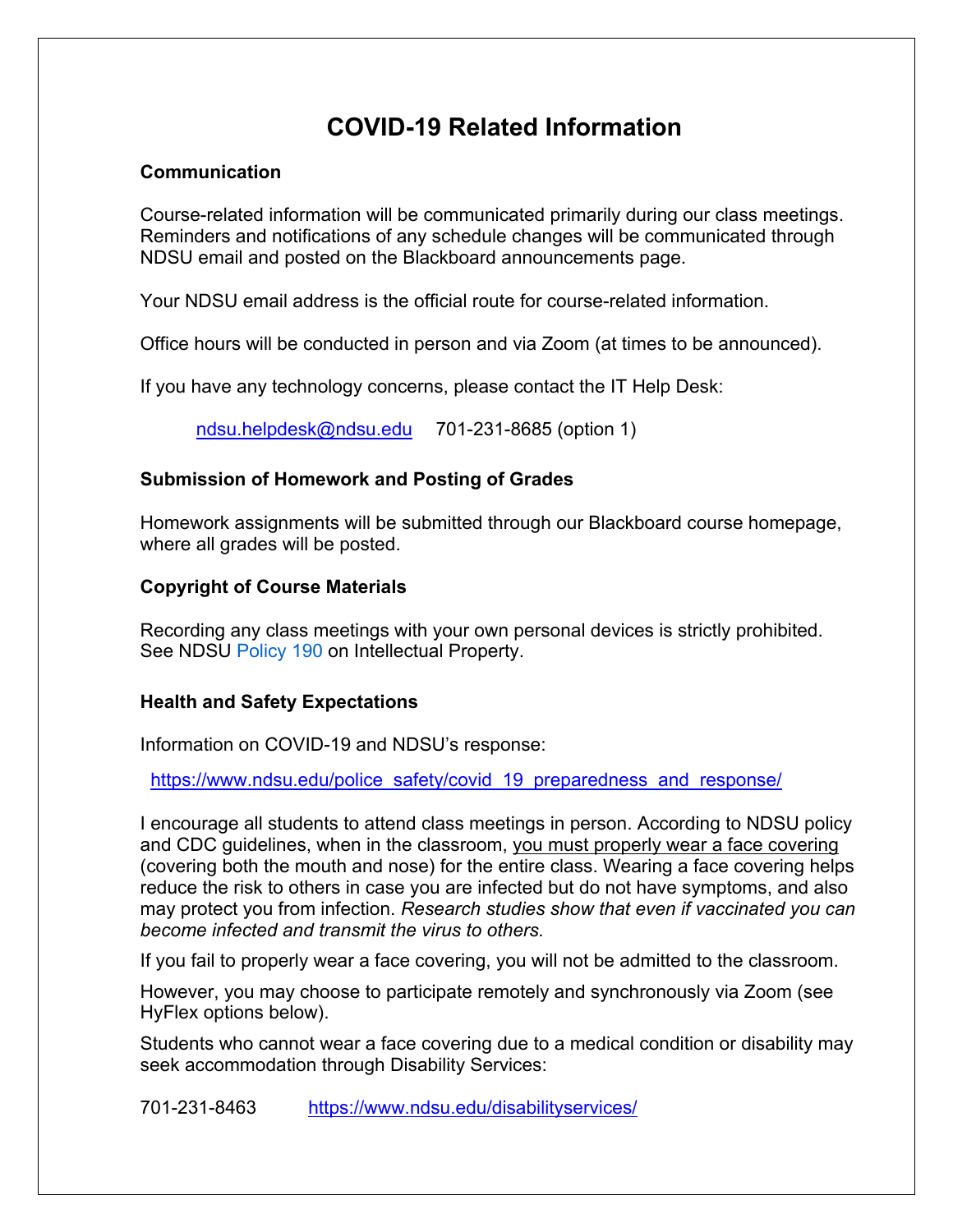Disinfecting supplies are provided for you to disinfect your learning space. You may also use your own disinfecting supplies.

Whenever possible, observe physical distancing guidelines, maintaining 2 m separation from others. Avoid congregating around the classroom entrance before or after class.

In accordance with NDSU Policy 601, failure to comply with instructions, including this syllabus, may be handled according to the Code of Student Conduct resolution process and may result in disciplinary sanctions.

Food and drink are not allowed in class except with a documented accommodation through Disability Services.

*Do not come to class if you are sick*. Please protect your health and the health of others by staying home, where you may participate remotely. For information on COVID-19, symptoms, testing, and steps to stay healthy see

https://www.ndsu.edu/studenthealthservice/patient\_resources/covid\_19\_information/

*Do not come to class if you have been exposed to individuals who tested positive for COVID-19 and/or you have been notified to self-quarantine due to exposure*.

If you are unable to attend class at the scheduled time due to illness or exposure, email me promptly for alternate arrangements, including accommodations and extensions.

If you are absent from class as a result of a COVID-19 diagnosis or quarantine, you will be able to participate in class remotely (see HyFlex Options below).

## **HyFlex Options**

If you have an underlying medical condition putting you at high risk for severe COVID-19 (or of infecting someone at high risk), you have the option of attending classes remotely via Zoom. You may opt to do so at the beginning of the semester or as the need arises during the semester.

To participate in HyFlex instruction remotely, you must have access to the requisite technology, including a laptop or computer with a functioning microphone, speakers (or headphones) and webcam, as well as reliable internet access.

## **Additional Resources for Students**

As a valued member of the NDSU community, you have access to resources should you need help in dealing with adverse reactions to things happening in the world today: